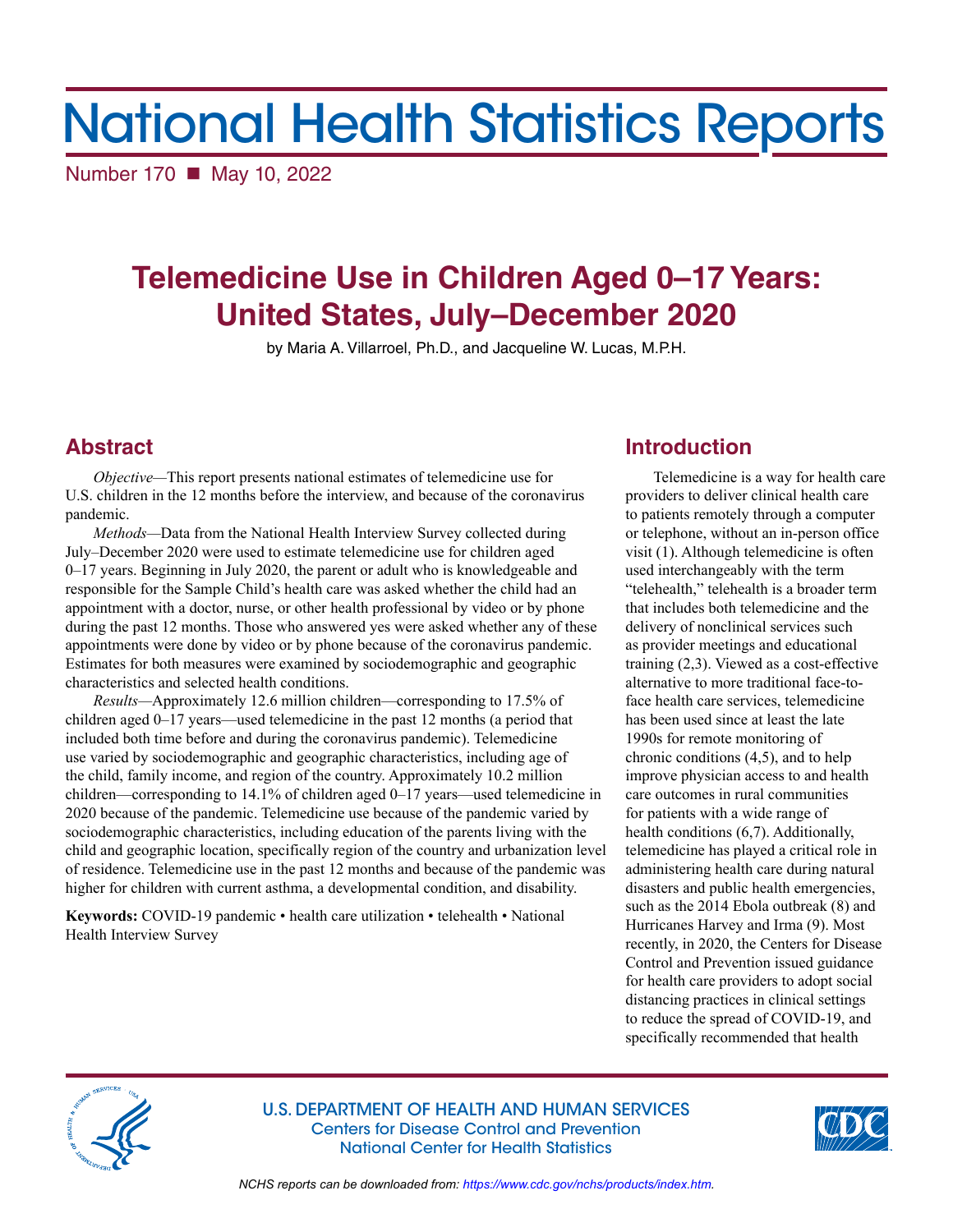care facilities and providers offer clinical services virtually through processes including telemedicine and telehealth (10).

In pediatric settings, based on prepandemic reports, telemedicine has helped to address the unique health care needs of children and adolescents, such as providing access to care for children with special health care needs (11,12), increasing access to health care for children living in rural or clinically underserved communities (13), and maintaining school-based asthma management (14). The national response to the COVID-19 pandemic has included changes in U.S. laws determining reimbursement for virtual health care services (15), which expanded use of telemedicine across the United States and redefined how health care is delivered (16). There are few populationbased estimates of telemedicine use, particularly for vulnerable populations such as children (17). This report provides nationally representative estimates of telemedicine use in children aged 0–17 years, using data from the National Health Interview Survey (NHIS) for July–December 2020. Prevalence estimates of child telemedicine use are presented for the 12 months before the interview, and because of reasons related to the coronavirus pandemic.

# **Methods**

# **Data source**

Data from NHIS collected during July–December 2020 were used to generate the estimates presented in this report. NHIS is a nationally representative household survey of the U.S. civilian noninstitutionalized population. It is conducted continuously throughout the year by the National Center for Health Statistics (NCHS). Interviews are typically conducted in respondents' homes, but follow-ups to complete interviews may be conducted over the telephone. One "Sample Adult" aged 18 and over and one "Sample Child" aged 17 years and under (if any children live in the household) are randomly selected from each household to provide information about various health topics. Information about the

Sample Child is collected from a parent or adult who is knowledgeable about and responsible for the health care of the Sample Child.

Data collection procedures in 2020 were disrupted because of the COVID-19 pandemic: From April to June, all interviews were conducted by telephone only, and from July to December, interviews were attempted by telephone first with follow-ups to complete interviews by personal visit. Additionally, starting in August 2020, changes in sampling procedures to reinterview Sample Adults who participated in the 2019 NHIS resulted in a smaller-thanusual annual number of Sample Child interviews (18). During 2020, data for 5,790 Sample Child interviews were collected, and the Sample Child response rate was 47.8%. For more information about NHIS, visit: [https://www.cdc.gov/](https://www.cdc.gov/nchs/nhis.htm) [nchs/nhis.htm.](https://www.cdc.gov/nchs/nhis.htm)

# **Measures**

## **Telemedicine use**

Beginning in July 2020, NHIS added several questions in response to the COVID-19 pandemic. Two of the questions added were about the Sample Child's use of telemedicine: 1) whether the Sample Child had an appointment with a doctor, nurse, or other health professional by video or by phone during the past 12 months; and for those who responded yes, 2) whether any of the Sample Child's appointments by video or by phone were because of reasons related to the coronavirus pandemic. It is worth noting that the World Health Organization declared a COVID-19 pandemic in March 2020, so the reference period "in the past 12 months" from the time of interview (July–December 2020) used in the initial telemedicine question includes both prepandemic and pandemic periods. The reference period of the second telemedicine question is during the pandemic, starting in March 2020.

# **Selected sociodemographic and geographic characteristics**

*Family income*—Based on the ratio of a family's income in the previous calendar year to the appropriate poverty

threshold (given the family's size and number of children) defined by the U.S. Census Bureau. Imputed income was used when family income was not provided.

*Parental education level*—Based on the parent with the highest level of education living with the Sample Child, regardless of that parent's age.

*Race and Hispanic origin*—Based on responses to two questions that determine Hispanic or Latino origin and race. Children categorized as Hispanic may be of any race or combination of races. Children categorized as non-Hispanic White, non-Hispanic Black, or non-Hispanic Asian indicated one race only. Estimates for children of another race or of multiple races are not shown due to sample size limitations.

*Region*—Based on four regions used by the U.S. Census Bureau, which groups states and the District of Columbia as: 1) Northeast (Connecticut, Maine, Massachusetts, New Hampshire, New Jersey, New York, Pennsylvania, Rhode Island, and Vermont); 2) Midwest (Illinois, Indiana, Iowa, Kansas, Michigan, Minnesota, Missouri, Nebraska, North Dakota, Ohio, South Dakota, and Wisconsin); 3) South (Alabama, Arkansas, Delaware, District of Columbia, Florida, Georgia, Kentucky, Louisiana, Maryland, Mississippi, North Carolina, Oklahoma, South Carolina, Tennessee, Texas, Virginia, and West Virginia); and 4) West (Alaska, Arizona, California, Colorado, Hawaii, Idaho, Montana, Nevada, New Mexico, Oregon, Utah, Washington, and Wyoming).

*Urbanization level*—Categorized by collapsing the 2013 NCHS Urban–Rural Classification Scheme for Counties (19) into three areas: 1) large metropolitan areas, which are central and fringe counties (or county equivalents) in metropolitan statistical areas (MSAs) of 1 million or more people; 2) medium and small metropolitan areas, which are counties (or county equivalents) in MSAs of 250,000–999,999 people and counties in MSAs of less than 250,000 people; and 3) nonmetropolitan areas, which are counties (or county equivalents) in micropolitan statistical areas and noncore counties.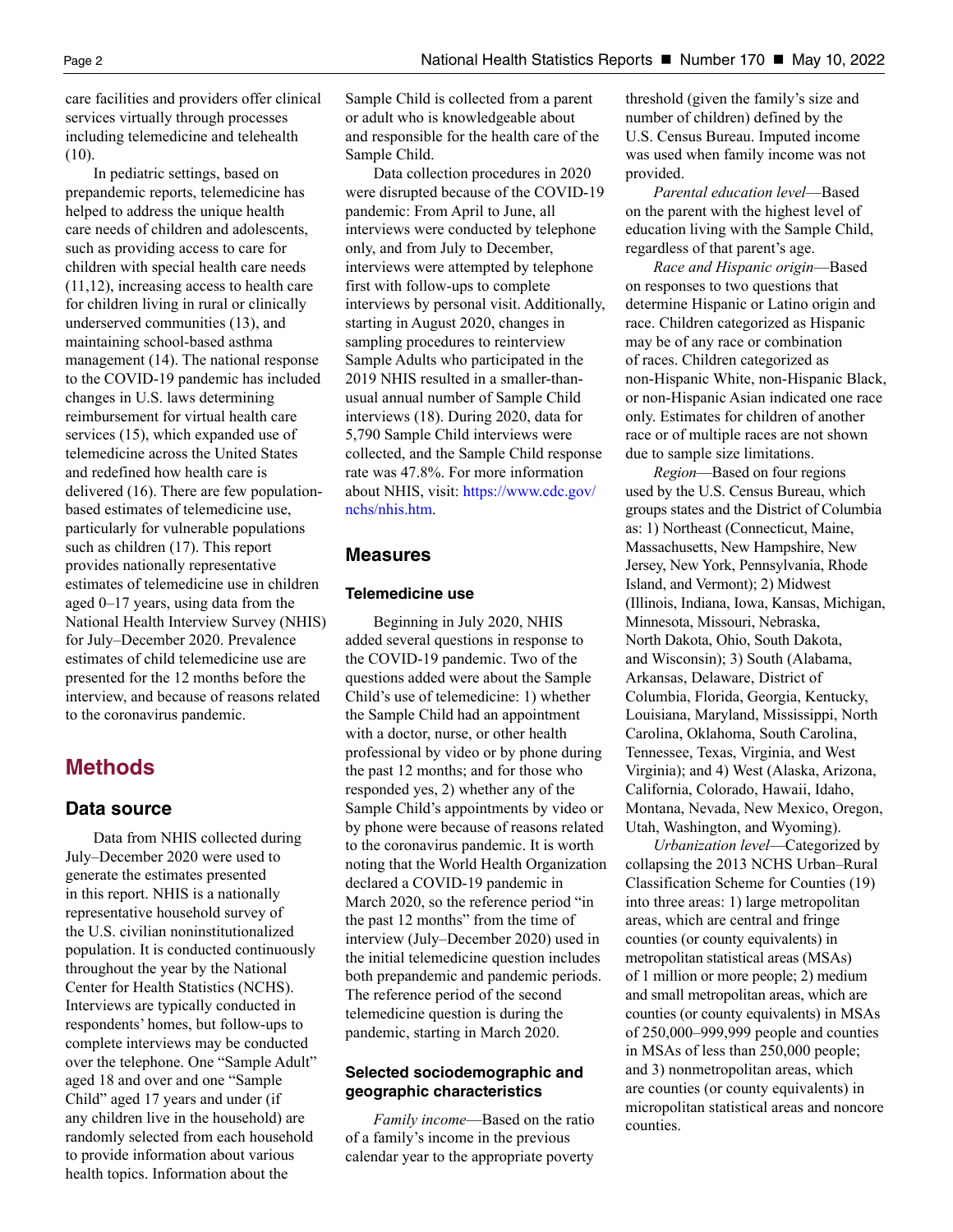### <span id="page-2-0"></span>**Selected chronic conditions**

*Current asthma*—Based on a positive response to the questions asked about all Sample Children, "Has a doctor or other health professional ever told you that [child's name] had asthma?" and "Does [child's name] still have asthma?"

*Current developmental condition*—A combined measure was created based on responses to a set of separate questions about whether the Sample Child had ever been diagnosed with and currently has the following developmental condition(s): 1) attention-deficit/hyperactivity disorder or attention-deficit disorder; 2) autism, Asperger's disorder, pervasive developmental disorder, or autism spectrum disorder; 3) intellectual disability; or 4) any other developmental delay. The first two sets of developmental conditions were asked of children aged 2–17 years, and the latter two conditions were asked of all children. The Sample Child respondents were first asked whether they had ever been told by a doctor or other health professional that the Sample Child had the condition(s) listed in 1–4, and for each question with a positive response, a follow-up question asked whether the Sample Child currently has the respective condition(s). Current developmental condition refers to children aged 2–17 years currently having at least one of these conditions.

*Disability*—Based on the Washington Group Short Set Composite Disability Indicator for children aged 2–4 years and 5–17 years. Children aged 2–4 years with disability is based on the responses "a lot of difficulty" or "cannot do at all" for at least one of the questions asking about the Sample Child's difficulty seeing, hearing, walking, dexterity, communication, learning, and playing, or the response "cannot do at all" to the question about controlling behavior. Children aged 5–17 years with disability is based on the responses "a lot of difficulty" or "cannot do at all" for at least one of the questions asking about the Sample Child's difficulty seeing, hearing, walking, self-care, communication, learning, remembering, concentrating, accepting change, controlling behavior, and making friends, or the response "daily" to questions asking how often the Sample Child feels "anxious, nervous, or worried or feels

depressed." The combined disability measure for children aged 2–4 and 5–17 years is dichotomous, indicating presence or absence of a disability. For more information about the Washington Group on Disability Statistics, see [https://www.](https://www.washingtongroup-disability.com/) [washingtongroup-disability.com/.](https://www.washingtongroup-disability.com/)

# **Statistical analyses**

Prevalence estimates and the number of U.S. children during July–December 2020 who had used telemedicine in the past 12 months (prepandemic and during the pandemic), and the prevalence of U.S. children who used telemedicine because of the pandemic in 2020 overall and by selected sociodemographic and geographic characteristics, are presented in [Table 1 a](#page-8-0)nd Figures 1 an[d 2.](#page-3-0) Telemedicine use because of the pandemic is an estimate of all sample children because it includes in the denominator those children who did not use telemedicine in the past 12 months. Among children who used telemedicine in the past 12 months, most used telemedicine because of reasons related to the coronavirus pandemic (80.9%). Prevalence estimates and the number of children who used telemedicine in the past 12 months and because of the pandemic are presented by selected health conditions in [Table 2 a](#page-9-0)nd in [Figures 3](#page-3-0)[–5.](#page-4-0)

Point estimates and their corresponding variances were calculated using SAS-callable SUDAAN version 11.0 (20) to account for the complex sample design of NHIS. The 95% confidence intervals were generated using the Korn–Graubard method for complex surveys. The Sample Child annual weight was set to zero for observations collected in quarters 1 and 2 (when the telemedicine questions were not asked in the survey), and the Sample Child annual weight was multiplied by two for observations collected in quarters 3 and 4 (when telemedicine questions were asked in the survey). Linear and quadratic trends by age, family income, and urbanization level were evaluated using orthogonal polynomials in logistic regression. Differences between percentages were evaluated using twosided significance tests at the 0.05 level. Some percentage point differences that did not reach statistical significance at the 0.05 level likely due to sample size may also be discussed. All estimates presented meet NCHS data presentation standards for proportions (21).





Telemedicine questions were asked in the National Health Interview Survey during July through December 2020. Sample Child respondents were asked whether the child had used telemedicine in the past 12 months, which from the time of<br>interview covered both prepandemic and pandemic periods. Those who reported that the child had used telemed the past 12 months were then asked whether it was because of the pandemic. The estimate for telemedicine because of pandemic includes children who did not use telemedicine in the past 12 months in the denominator. SOURCE: National Center for Health Statistics, National Health interview Survey, 2020.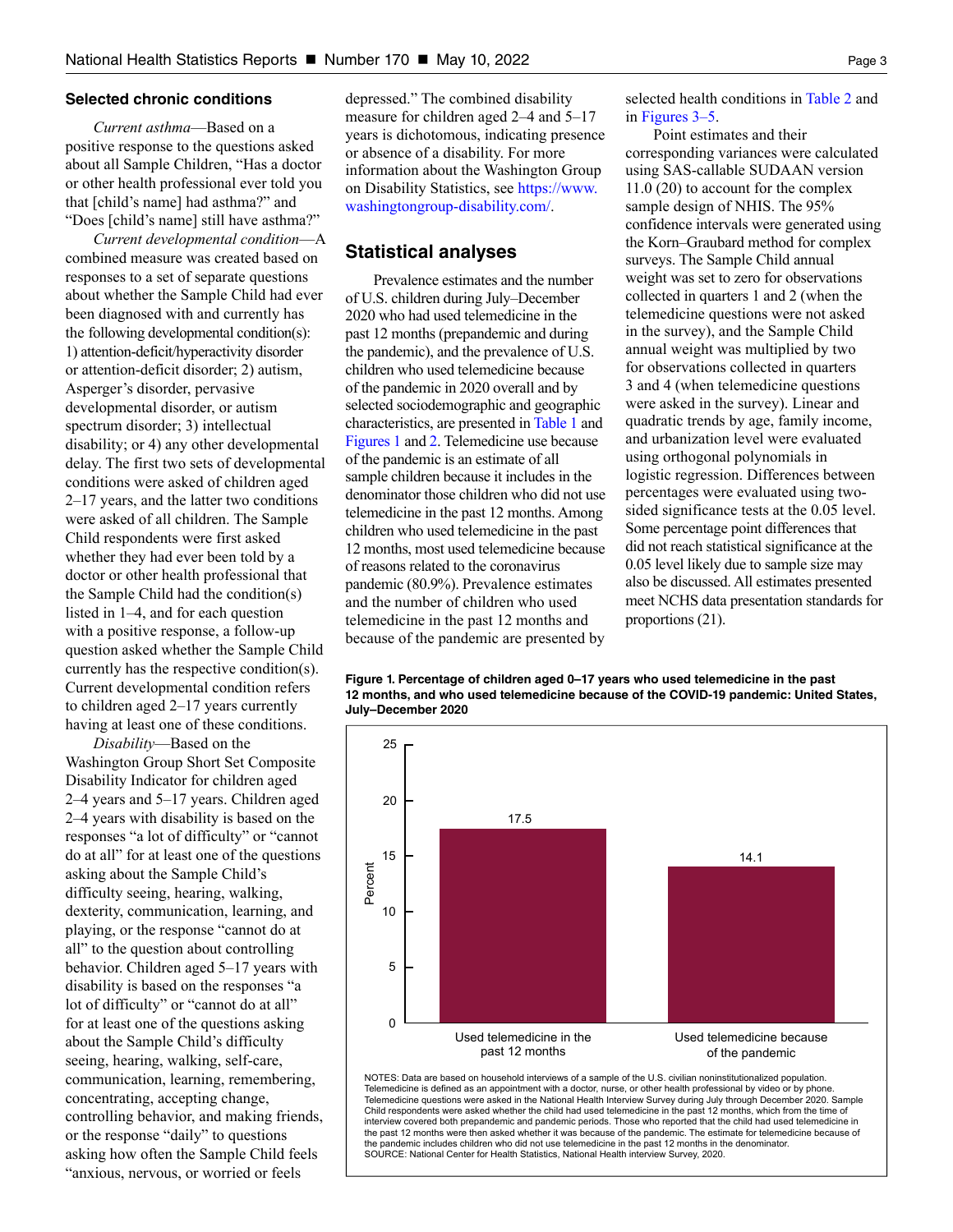# <span id="page-3-0"></span>**Results**

Nationally, during July–December 2020, approximately 12.6 million children—corresponding to 17.5% of children aged 0–17 years—used telemedicine in the past 12 months [\(Table 1 a](#page-8-0)nd [Figure 1\)](#page-2-0). Telemedicine use by children did not vary by sex or race and Hispanic origin of the child. A significant quadratic trend was observed between age and telemedicine use in the past 12 months, which decreased from 19.9% in children aged 0–4 years to 14.8% in children aged 5–11 years, before increasing to 18.7% for children aged 12–17. Telemedicine use in the past 12 months was highest for children with family incomes below the federal poverty level (20.5%) and at or above 400% of the federal poverty level (19.8%), and lowest for children with family incomes at 100%–199% of the federal poverty level (13.6%). The prevalence of telemedicine use in the past 12 months was 18.3% among children with a parent who had more than a high school education, compared with 15.4% among children with a parent with high school education, GED (general equivalency diploma), or less; however, this difference was not significant. Telemedicine use by children varied by region, with children living in the Northeast more likely to have used telemedicine in the past 12 months (22.4%) than children living in the Midwest (14.7%) and the South (15.3%). Although telemedicine use in the past 12 months in children living in the West (20.1%) was comparable with telemedicine use in children living in the Northeast, differences in telemedicine use between children living in the West and those living in the Midwest or the South were not significant. Telemedicine use in the past 12 months was highest in children living in large metropolitan areas (18.6%) and lowest in children living in nonmetropolitan areas (13.1%), but a linear trend was not significant.

Nationally, approximately 10.2 million children—corresponding to 14.1% of children aged 0–17 years—used telemedicine in 2020 because of the pandemic [\(Table 1](#page-8-0) and [Figure 1\)](#page-2-0). Children with a parent who had more than a high school education were more likely to have used telemedicine because of the

pandemic (15.4%) than children with a parent with a high school education, GED, or less (11.0%). Children living in the Northeast (20.1%) and in the West (16.0%) were more likely than children

living in the South (11.4%) to have used telemedicine because of the pandemic, while children living in the Midwest (12.6%) were less likely than children living in the Northeast to have used





**Figure 3. Percentage of children aged 0–17 years who used telemedicine because of the COVID-19 pandemic, by current asthma status: United States, July–December 2020**

SOURCE: National Center for Health Statistics, National Health interview Survey, 2020.



NOTES: Data are based on household interviews of a sample of the U.S. civilian noninstitutionalized population. Telemedicine is defined as an appointment with a doctor, nurse, or other health professional by video or by phone. SOURCE: National Center for Health Statistics, National Health interview Survey, 2020.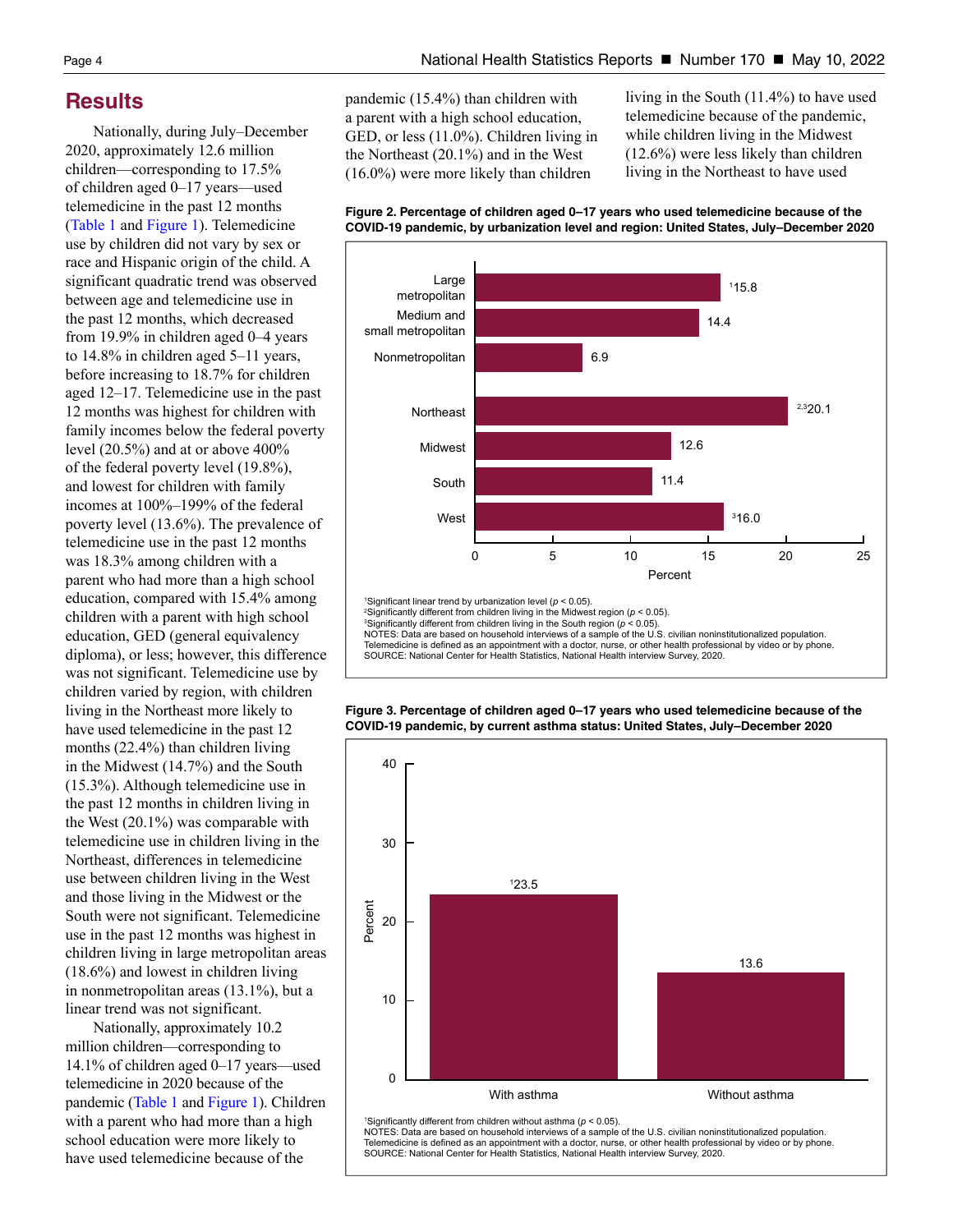<span id="page-4-0"></span>telemedicine because of the pandemic [\(Figure 2\)](#page-3-0). The percentage of children who had used telemedicine because of the pandemic decreased with urbanization level, from 15.8% in large metropolitan areas to 14.4% in medium to small metropolitan areas, and then to 6.9% in nonmetropolitan areas. Telemedicine use because of the pandemic was highest for children with family incomes at or above 400% of the federal poverty level (17.2%). Differences in the percentages of children who had used telemedicine because of the pandemic were not significant by sex, Hispanic origin and race, and age.

The percentage of children aged 0–17 years who used telemedicine in the past 12 months was higher for children with current asthma (26.3%) than those without asthma (17.0%), although this difference was not significant [\(Table 2\)](#page-9-0). Children with current asthma (23.5%) were significantly more likely to have used telemedicine because of the pandemic than children without current asthma (13.6%) [\(Figure 3\)](#page-3-0).

Among children aged 2–17 years, 16.7% used telemedicine in the past 12 months, and 13.8% used telemedicine because of the pandemic [\(Table 2\)](#page-9-0). Children aged 2–17 years with a current developmental condition or disability were more likely to have used telemedicine in the past 12 months and to have used telemedicine because of the pandemic compared with children without a current developmental condition or disability, respectively [\(Table 2\)](#page-9-0). One in three (32.5%) children aged 2–17 years with a current developmental condition had used telemedicine in 2020 because of the pandemic, compared with more than 1 in 10 (11.1%) children without a developmental condition (Figure 4), a nearly threefold difference. Additionally, children aged 2–17 years with disability (29.8%) were more than two and one-half times as likely to have used telemedicine because of the pandemic compared with children without disability (11.4%) (Figure 5).

# **Discussion**

Telemedicine questions were introduced into the NHIS survey in July 2020 as one of the emerging public

health topics affecting the United States related to the COVID-19 pandemic, which was declared in March 2020 by the World Health Organization. Telemedicine is one practice that supports





'Significantly different from children without a developmental condition ( $p < 0.05$ ). NOTES: Data are based on household interviews of a sample of the U.S. civilian noninstitutionalized population. Telemedicine is defined as an appointment with a doctor, nurse, or other health professional by video or by phone Developmental condition includes a current diagnosis of attention-deficit/hyperactivity disorder .<br>· or attention .<br>-deficit disorder: autism, Asperger's disorder, pervasive developmental disorder, or autism spectrum disorder; intellectual disability; or a developmental delay.

SOURCE: National Center for Health Statistics, National Health interview Survey, 2020.

**Figure 5. Percentage of children aged 2–17 years who used telemedicine because of the COVID-19 pandemic, by disability: United States, July–December 2020**



<sup>1</sup>Significantly different from children without disability ( $p < 0.05$ ).

NOTES: Data are based on household interviews of a sample of the U.S. civilian noninstitutionalized population. Telemedicine is defined as an appointment with a doctor, nurse, or other health professional by video or by phone Disability is defined based on the Washington Group Short Set Composite Disability Indicator for children aged 2-4 years, and for children aged 5-17 years

SOURCE: National Center for Health Statistics. National Health interview Survey, 2020.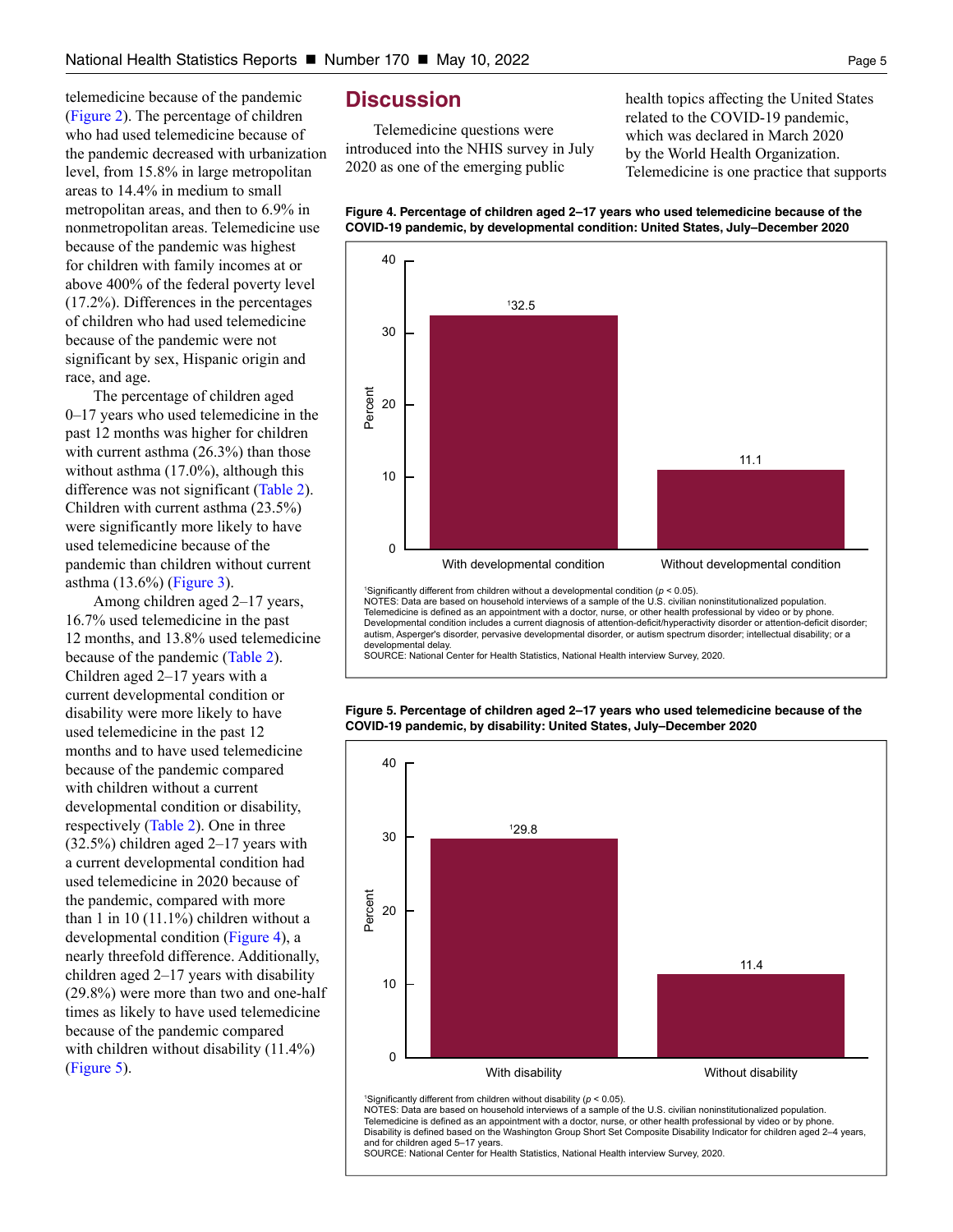social distancing and decreases contact between health care staff and other patients for the receipt of health care services (10,16). This report provides nationally representative estimates of telemedicine use in children for the 12 months preceding July–December 2020 and during the pandemic.

During July–December 2020, an estimated 12.6 million children, corresponding to about 17.5% of children aged 0–17 years, used telemedicine in the past 12 months, a period that included both prepandemic and pandemic times. Telemedicine use in the past 12 months varied by several sociodemographic characteristics, including the age of the child, family income, and geographic location of residence.

An estimated 10.2 million children, corresponding to 14.1% of children, used telemedicine because of the pandemic during the first year of the pandemic. Telemedicine use because of the pandemic also varied by several characteristics among children, including education of the parents living with the child and geographic location, specifically region of the country and urbanization level of residence.

The patterns of telemedicine use in the past 12 months and telemedicine use because of the pandemic differed by race and Hispanic origin, although the difference between these measures by race and Hispanic origin was not significant. The prevalence of children who used telemedicine in the past 12 months (before and during the pandemic) by the race and Hispanicorigin group included in these analyses was similar, although a lower prevalence of telemedicine use because of the pandemic was observed in Hispanic and non-Hispanic Black children compared with non-Hispanic White and non-Hispanic Asian children. Future studies with larger samples could examine racial and ethnic variations in the use of and access to telemedicine in children, and as it relates to the federal government, state Medicaid programs, and private insurers' expansion of claims coverage and reimbursement for broader virtual health care services in response to the COVID-19 pandemic (15).

NHIS does not ask questions about reasons for seeking medical care. However, these analyses found that children who had been diagnosed with asthma or a developmental condition and children with disability were more likely to have used telemedicine compared with children without these conditions or disability in a domain of functioning. Specialties such as behavioral and mental health care, preventive care, developmental screening, chronic condition management, presurgical visits, and follow-up appointments after hospitalizations or in-person emergency care may have been more suitable for virtual care across age groups (22–24).

Socioeconomic differences were observed in the use of telemedicine in the past 12 months (prepandemic and during the pandemic), and in the use of telemedicine because of the pandemic. For example, the percentage of children who used telemedicine in the past 12 months (before and during the pandemic) was highest among those with the lowest and highest family incomes, while telemedicine use because of the pandemic remained higher among children with the highest family income, although differences by income were not statistically significant. Furthermore, the percentage of children who used telemedicine was higher in children whose parents had more than a high school education, although this difference was statistically significant for telemedicine use because of the pandemic and not for telemedicine use in the past 12 months. The challenges facing pediatric telemedicine include family members' ability to properly use technology (25). During times of public health emergencies, disparities in comfort of use and access to telemedicine technologies may be more noticeable by socioeconomic status.

Geographic differences observed in the use of telemedicine because of the pandemic were consistent with findings from another study that examined the percentage of telehealth visits provided by federally funded health centers during June–November 2020 (26). The study found that the overall average percentage of telehealth visits was significantly higher in health centers in the Northeast and West compared with the South, and significantly higher in urban centers compared with rural health centers (26).

Compared with urban centers, rural health centers may be more likely to face barriers relating to technological issues and lack of infrastructure to support telehealth; staff in rural health centers may experience discomfort or have less experience with telehealth technology; and patients living in rural areas may be less likely to have access to quality landline and cell phone data transmission, stable telephone service, and broadband coverage (25–27).

These findings show that both telemedicine use in the past 12 months and telemedicine use because of the pandemic were lower in nonmetropolitan areas compared with metropolitan areas. However, the percentage point difference between metropolitan and nonmetropolitan areas was wider for the use of telemedicine because of the pandemic than for telemedicine use in the past 12 months. Urbanization level is related to region, and a greater proportion of the population living in the South and the Midwest live in nonmetropolitan or rural areas compared with the population living in the Northeast and West regions (19). Rates and peak waves of COVID-19 cases per capita varied by region during 2020 (28). This study could not examine calendar pattern in the use of telemedicine in 2020; however, regional variation in telemedicine use because of the pandemic and the lower percentage of telemedicine use because of the pandemic in nonmetropolitan regions may be related to the reallocation of health care resources to address COVID-19 cases. Before the COVID-19 pandemic, rural health centers were more likely to face workforce and other health resource shortages, serve high-risk populations with limited resources, and struggle with funding (29).

It is important to note that the information presented in this report is not without some limitations. NHIS responses are reported by the parent or guardian responsible for and knowledgeable about the child's health and may be subject to recall bias. Additionally, NHIS did not collect information about the number of telemedicine appointments received, the extent to which the child received both in-person and telemedicine care, or perceived quality of care received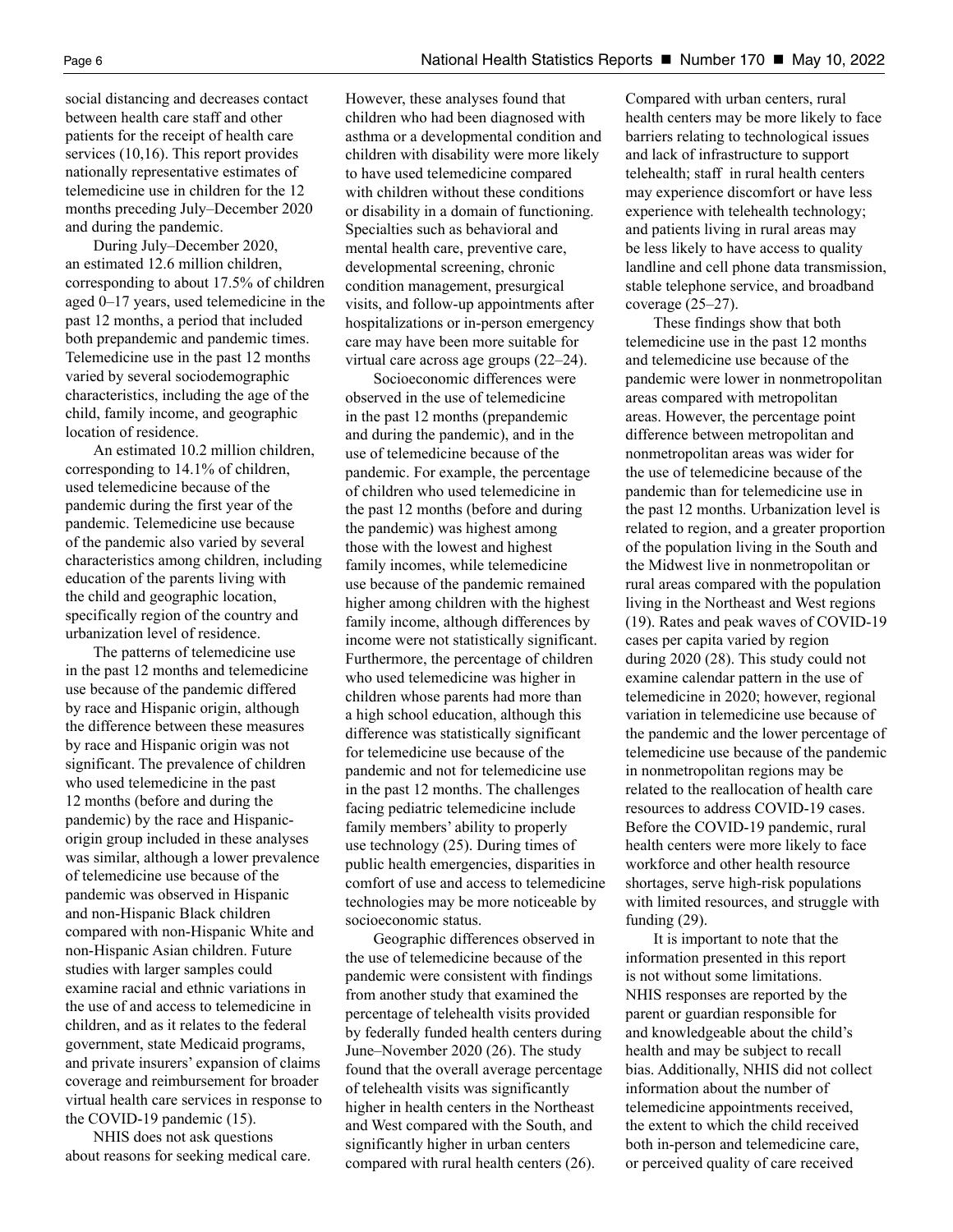through telemedicine. The introduction of the telemedicine questions for the first time in NHIS in the later part of 2020 prevented the ability to assess the use of telemedicine before and during the pandemic separately. This also resulted in the availability of telemedicine data for only one-half of the annual sample of children. Additionally, NHIS sampling changes because of the COVID-19 pandemic that reallocated interviewing resources to the Sample Adult interviews in the later part of 2020 reduced the number of Sample Child interviews that could be completed. The reduced sample size for Sample Child interviews may have reduced the power to detect statistically significant differences in telemedicine use by sociodemographic characteristics (for example, Hispanic origin and race), and limited the number of health measures (for example, health coverage, health status, or diabetes) that met NCHS reliability standards, and thus were excluded from this report.

One strength of this study is that it presents nationally representative estimates of telemedicine use in children in the past 12 months and because of the pandemic. The results of this study may inform programs that address how telemedicine use during public health emergencies may be unequally utilized by populations in different geographic areas or with different incomes and in children whose families may have lower education levels.

# **References**

- 1. Health Resources and Services Administration. What is telehealth? Available from: [https://telehealth.](https://telehealth.hhs.gov/patients/understanding-telehealth/#what-is-telehealth) [hhs.gov/patients/understanding](https://telehealth.hhs.gov/patients/understanding-telehealth/#what-is-telehealth)[telehealth/#what-is-telehealth](https://telehealth.hhs.gov/patients/understanding-telehealth/#what-is-telehealth).
- 2. Centers for Disease Control and Prevention. Telehealth and telemedicine: A research anthology of law and policy resources. Available from: [https://www.cdc.gov/phlp/](https://www.cdc.gov/phlp/publications/topic/anthologies/anthologies-telehealth.html) [publications/topic/anthologies/](https://www.cdc.gov/phlp/publications/topic/anthologies/anthologies-telehealth.html) [anthologies-telehealth.html](https://www.cdc.gov/phlp/publications/topic/anthologies/anthologies-telehealth.html).
- 3. National Library of Medicine. What is telehealth? Available from: [https://](https://medlineplus.gov/telehealth.html) [medlineplus.gov/telehealth.html.](https://medlineplus.gov/telehealth.html)
- 4. Voran D. Telemedicine and beyond. Mo Med 112(2):129–35. 2015.
- 5. Whitlock WL, Brown A, Moore K, Pavliscsak H, Dingbaum A, Lacefield D, et al. Telemedicine improved diabetic management. Mil Med 165(8):579–84. 2000.
- 6. Mehrotra A, Jena AB, Busch AB, Souza J, Uscher-Pines L, Landon BE. Utilization of telemedicine among rural Medicare beneficiaries. JAMA 315(18):2015–6. 2016.
- 7. Curtis KM, Lowry ML. Telemedicine addresses rural health care challenges in northern New England. HealthTech Magazines. 2022. Available from: [https://www.healthtechmagazines.](https://www.healthtechmagazines.com/telemedicine-addresses-rural-health-care-challenges-in-northern-new-england/) [com/telemedicine-addresses-rural](https://www.healthtechmagazines.com/telemedicine-addresses-rural-health-care-challenges-in-northern-new-england/)[health-care-challenges-in-northern](https://www.healthtechmagazines.com/telemedicine-addresses-rural-health-care-challenges-in-northern-new-england/)[new-england/](https://www.healthtechmagazines.com/telemedicine-addresses-rural-health-care-challenges-in-northern-new-england/).
- 8. Gossen A, Mehring B, Gunnell BS, Rheuban KS, Cattell-Gordon DC, Enfield KB, Sifri CD. The Isolation Communication Management System. A telemedicine platform to care for patients in a biocontainment unit. Ann Am Thorac Soc 17(6):673–8. 2020.
- 9. Uscher-Pines L, Fischer S, Tong I, Mehrotra A, Malsberger R, Ray K. Virtual first responders: The role of direct-to-customer telemedicine in caring for people impacted by natural disasters. J Gen Intern Med 33(8):1242–4. 2018.
- 10. Centers for Disease Control and Prevention. Using telehealth to expand access to essential health service during the COVID-19 pandemic. 2020. Available from: [https://www.cdc.gov/](https://www.cdc.gov/coronavirus/2019-ncov/hcp/telehealth.html#anchor_1591719562438) [coronavirus/2019-ncov/hcp/telehealth.](https://www.cdc.gov/coronavirus/2019-ncov/hcp/telehealth.html#anchor_1591719562438) [html#anchor\\_1591719562438.](https://www.cdc.gov/coronavirus/2019-ncov/hcp/telehealth.html#anchor_1591719562438)
- 11. Karp WB, Grigsby RK, McSwiggan-Hardin M, Pursley-Crotteau S, Adams LN, Bell W, et al. Use of telemedicine for children with special health care needs. Pediatrics 105(4 Pt 1):843–7. 2000.
- 12. Notario PM, Gentile E, Amidon M, Angst D, Lefaiver C, Webster K. Home-based telemedicine for children with medical complexity. Telemed J E Health 25(11):1123–32. 2019.
- 13. Burke BL, Hall RW. Telemedicine: Pediatric applications. Pediatrics 136(1):e293–e308. 2015.
- 14. Halterman JS, Fagano M, Tajon RS, Tremblay P, Wang H, Butz A, et al. Effect of the school-based

telemedicine enhanced asthma management (SB-TEAM) program on asthma morbidity: A randomized clinical trial. JAMA Pediatr 172(3):e1–7. 2018.

- 15. Health Resources and Services Administration. Billing for telehealth during COVID-19. Available from: [https://telehealth.hhs.gov/providers/](https://telehealth.hhs.gov/providers/billing-and-reimbursement/) [billing-and-reimbursement/.](https://telehealth.hhs.gov/providers/billing-and-reimbursement/)
- 16. U.S. Department of Health and Human Services. Telehealth: Health care from the safety of our homes. Available from: [https://www.hhs.gov/](https://www.hhs.gov/coronavirus/telehealth/index.html) [coronavirus/telehealth/index.html.](https://www.hhs.gov/coronavirus/telehealth/index.html)
- 17. National Center for Health Statistics. Telemedicine use: Household Pulse Survey. Available from: [https://](https://www.cdc.gov/nchs/covid19/pulse/telemedicine-use.htm#technical-notes) [www.cdc.gov/nchs/covid19/pulse/](https://www.cdc.gov/nchs/covid19/pulse/telemedicine-use.htm#technical-notes) [telemedicine-use.htm#technical-notes](https://www.cdc.gov/nchs/covid19/pulse/telemedicine-use.htm#technical-notes).
- 18. National Center for Health Statistics. National Health Interview Survey, 2020 survey description. 2021. Available from: [https://ftp.cdc.](https://ftp.cdc.gov/pub/Health_Statistics/NCHS/Dataset_Documentation/NHIS/2020/srvydesc-508.pdf) [gov/pub/Health\\_Statistics/NCHS/](https://ftp.cdc.gov/pub/Health_Statistics/NCHS/Dataset_Documentation/NHIS/2020/srvydesc-508.pdf) [Dataset\\_Documentation/NHIS/2020/](https://ftp.cdc.gov/pub/Health_Statistics/NCHS/Dataset_Documentation/NHIS/2020/srvydesc-508.pdf) [srvydesc-508.pdf](https://ftp.cdc.gov/pub/Health_Statistics/NCHS/Dataset_Documentation/NHIS/2020/srvydesc-508.pdf).
- 19. Ingram DD, Franco SJ. 2013 NCHS urban–rural classification scheme for counties. National Center for Health Statistics. Vital Health Stat 2(166). 2014.
- 20. RTI International. SUDAAN (Release 11.0.3) [computer software]. 2018.
- 21. Parker JD, Talih M, Malec DJ, Beresovsky V, Carroll M, Gonzalez JF Jr, et al. National Center for Health Statistics data presentation standards for proportions. National Center for Health Statistics. Vital Health Stat 2(175). 2017.
- 22. Katzow MW, Steinway C, Jan S. Telemedicine and health disparities during COVID-19. Pediatrics 146(2):e20201586. 2020.
- 23. Curfman A, McSwain D, Chuo J, Yeager-McSwain B, Schinasi DA, Marcin J, et al. Pediatric telehealth in the COVID-19 pandemic era and beyond. Pediatrics 148(3):e2020047795. 2021.
- 24. Xie J, Prahalad P, Lee TC, Stevens LA, Meister KD. Pediatric subspecialty adoption of telemedicine amidst the COVID-19 pandemic: An early descriptive analysis. Front Pediatr 9:648631. 2021.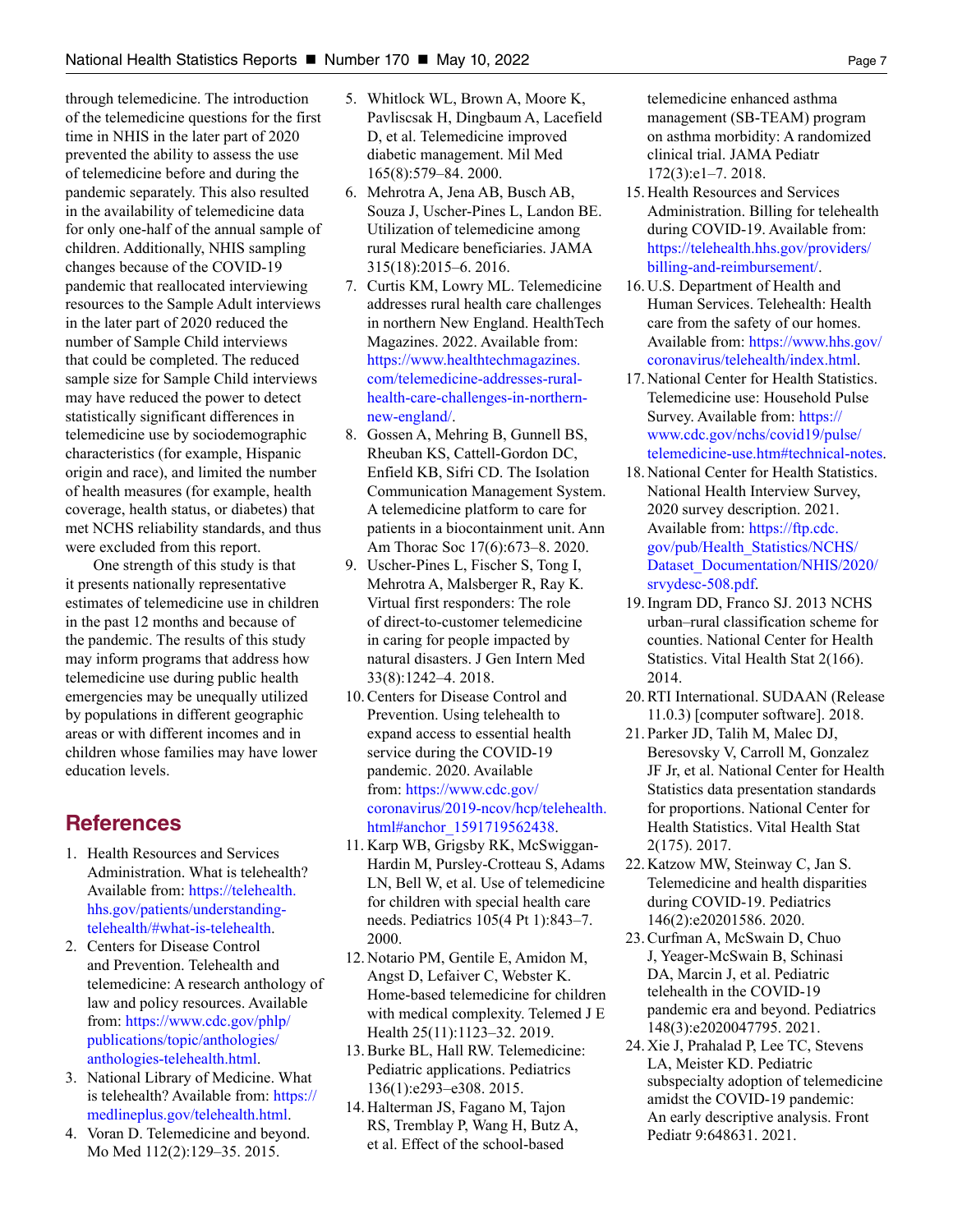- 25. Utidjian L, Abramson E. Pediatric telehealth: Opportunities and challenges. Pediatr Clin North Am 63(2):367–78. 2016.
- 26. Demke HB, Merali S, Marks S, Pao LZ, Romero L, Sandhu P, et al. Trends in use of telehealth among health centers during the COVID-19 pandemic—United States, June 26–November 6, 2020. MMWR Morb Wkly Rep 70(7):240–4. 2021.
- 27. Lin CC, Dievler A, Robbins C, Sripipatana A, Quinn M, Nair S. Telehealth in health centers: Key adoption factors, barriers, and opportunities. Health Aff (Millwood) 37(12):1967–74. 2018.
- 28. Frey WH. One year in, COVID-19's uneven spread across the US continues. The Brookings Institution. 2021. Available from: [https://www.](https://www.brookings.edu/research/one-year-in-covid-19s-uneven-spread-across-the-us-continues/) [brookings.edu/research/one-year-in](https://www.brookings.edu/research/one-year-in-covid-19s-uneven-spread-across-the-us-continues/)[covid-19s-uneven-spread-across-the](https://www.brookings.edu/research/one-year-in-covid-19s-uneven-spread-across-the-us-continues/)[us-continues/](https://www.brookings.edu/research/one-year-in-covid-19s-uneven-spread-across-the-us-continues/).
- 29. U.S. Department of Health and Human Services, Office of the Assistant Secretary for Preparedness and Response. Rural health and COVID-19. 2020. Available from: [https://files.asprtracie.hhs.gov/](https://files.asprtracie.hhs.gov/documents/aspr-tracie-rural-health-and-covid-19.pdf) [documents/aspr-tracie-rural-health](https://files.asprtracie.hhs.gov/documents/aspr-tracie-rural-health-and-covid-19.pdf)[and-covid-19.pdf](https://files.asprtracie.hhs.gov/documents/aspr-tracie-rural-health-and-covid-19.pdf).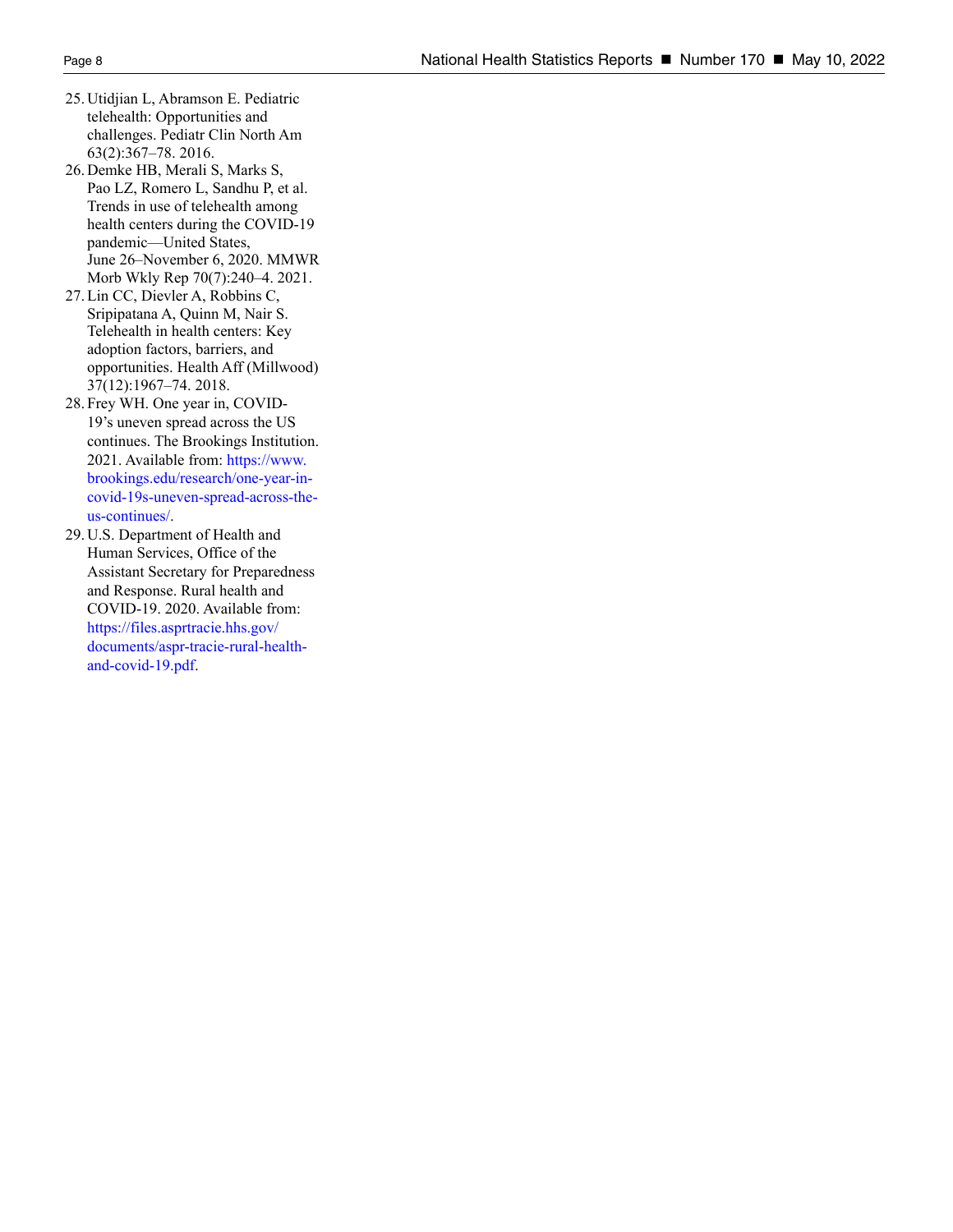#### <span id="page-8-0"></span>**Table 1. Percentage and number of children aged 0–17 years who used telemedicine in the past 12 months, and who used telemedicine because of the pandemic, by selected sociodemographic characteristics: United States, July–December 2020**

|                                                                                                                                                                        | Used telemedicine in the past 12 months                                            |                                                  | Used telemedicine because of the pandemic                                          |                                                  |
|------------------------------------------------------------------------------------------------------------------------------------------------------------------------|------------------------------------------------------------------------------------|--------------------------------------------------|------------------------------------------------------------------------------------|--------------------------------------------------|
| Sociodemographic characteristic                                                                                                                                        | Percent<br>(95% confidence interval)                                               | Number of children                               | Percent<br>(95% confidence interval)                                               | Number of children                               |
|                                                                                                                                                                        | 17.5 (15.5-19.6)                                                                   | 12,578,767                                       | $14.1(12.4 - 16.1)$                                                                | 10,170,517                                       |
| Sex                                                                                                                                                                    |                                                                                    |                                                  |                                                                                    |                                                  |
|                                                                                                                                                                        | 17.0 (14.1-20.3)<br>18.0 (15.2-21.1)                                               | 6,252,275<br>6,326,492                           | $13.4(10.8 - 16.3)$<br>14.9 (12.3-17.9)                                            | 4,920,532<br>5,249,985                           |
| Age (years)                                                                                                                                                            |                                                                                    |                                                  |                                                                                    |                                                  |
|                                                                                                                                                                        | $119.9(15.5 - 24.9)$<br>$14.8(11.8 - 18.1)$<br>18.7 (15.4-22.3)                    | 3,772,607<br>4,097,243<br>4,708,917              | $15.1(11.4 - 19.5)$<br>$12.1(9.3 - 15.4)$<br>15.6 (12.7-19.0)                      | 2,865,430<br>3,358,749<br>3,946,337              |
| Hispanic origin and race                                                                                                                                               |                                                                                    |                                                  |                                                                                    |                                                  |
| Non-Hispanic White                                                                                                                                                     | 17.5 (13.5-22.1)<br>17.9 (15.0-21.0)<br>17.6 (11.7-24.9)<br>18.4 (11.1-27.8)       | 3,242,902<br>6,708,850<br>1,610,037<br>579,937   | $13.0(9.9 - 16.6)$<br>$15.2(12.5 - 18.1)$<br>13.0 (7.7-20.0)<br>$16.5(9.6 - 25.7)$ | 2,407,038<br>5,689,563<br>1,187,064<br>521,863   |
| Parent's education                                                                                                                                                     |                                                                                    |                                                  |                                                                                    |                                                  |
|                                                                                                                                                                        | 15.4 (11.7-19.8)<br>$18.3(16.0 - 20.9)$                                            | 2,991,898<br>9,349,447                           | $211.0(7.9-15.0)$<br>15.4 (13.2-17.8)                                              | 2,145,651<br>7,870,004                           |
| Family income                                                                                                                                                          |                                                                                    |                                                  |                                                                                    |                                                  |
| Below 100% of the federal poverty level<br>100%-199% of the federal poverty level<br>200%-399% of the federal poverty level<br>400% or above the federal poverty level | $320.5(14.7 - 27.2)$<br>$13.6(9.7-18.4)$<br>16.3 (12.9-20.3)<br>19.8 (16.6-23.2)   | 2,609,042<br>2,256,483<br>3,393,120<br>4,320,122 | $14.7(9.4 - 21.4)$<br>$11.9(8.1 - 16.6)$<br>$12.4(9.5 - 15.8)$<br>17.2 (14.2-20.5) | 1.870.869<br>1,974,599<br>2,574,116<br>3,750,934 |
| Region                                                                                                                                                                 |                                                                                    |                                                  |                                                                                    |                                                  |
|                                                                                                                                                                        | 22.4 (16.7-29.0)<br>$414.7(10.7-19.5)$<br>$415.3(12.4 - 18.6)$<br>20.1 (16.4-24.2) | 2,547,859<br>2,237,236<br>4,273,427<br>3,520,245 | 20.1 (14.6-26.6)<br>$412.6(8.7-17.3)$<br>$4,511.4(9.0-14.1)$<br>16.0 (12.7-19.8)   | 2,283,184<br>1,912,423<br>3,168,994<br>2,805,916 |
| Urbanization level                                                                                                                                                     |                                                                                    |                                                  |                                                                                    |                                                  |
|                                                                                                                                                                        | 18.6 (16.0-21.4)<br>$17.5(14.1 - 21.3)$<br>$13.1(8.1 - 19.8)$                      | 7,233,423<br>4,072,248<br>1,273,096              | $615.8(13.3 - 18.6)$<br>14.4 (11.5-17.7)<br>$6.9(4.0 - 10.9)$                      | 6,157,664<br>3,349,500<br>663,352                |

1Significant quadratic trend by age (*p* < 0.05).

2Significantly different from children with parents who had more than a high school education (*p* < 0.05). 3Significant quadratic trend by poverty level (*p* < 0.05).

<sup>4</sup>Significantly different from children living in the Northeast region ( $p < 0.05$ ).

<sup>5</sup>Significantly different from children living in the West region (*p <* 0.05).<br><sup>6</sup>Significant linear trend by urbanization level (*p <* 0.05).

NOTES: Data are based on household interviews of a sample of the U.S. civilian noninstitutionalized population. Telemedicine is defined as an appointment with a doctor, nurse, or other health professional by video or by phone. Telemedicine questions were asked in the National Health Interview Survey during July through December 2020. Sample Child respondents were asked whether<br>the child had used telemedicine in past 12 months in the denominator.

SOURCE: National Center for Health Statistics, National Health interview Survey, 2020.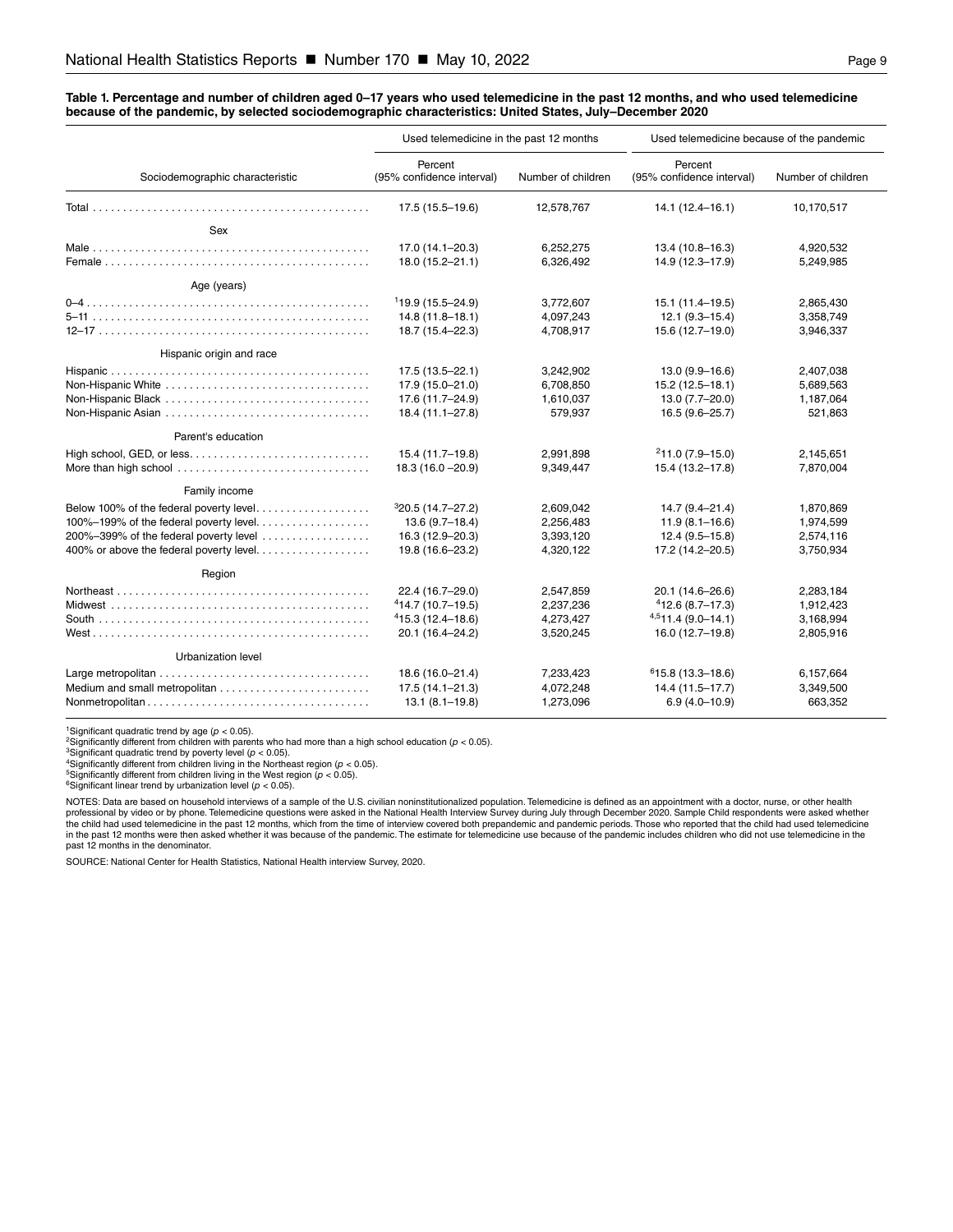#### <span id="page-9-0"></span>**Table 2. Percentage of children who used telemedicine in the past 12 months, and who used telemedicine because of the pandemic, by selected health conditions: United States, July–December 2020**

|                                 | Used telemedicine in the past 12 months |                    | Used telemedicine because of the pandemic |                    |
|---------------------------------|-----------------------------------------|--------------------|-------------------------------------------|--------------------|
| Health condition                | Percent<br>(95% confidence interval)    | Number of children | Percent<br>(95% confidence interval)      | Number of children |
| Children aged 0-17 years        | $17.5(15.5 - 19.6)$                     | 12.578.767         | $14.1(12.4 - 16.1)$                       | 10.170.517         |
|                                 | 26.3 (17.4–36.8)                        | 998.435            | $123.5(14.9-33.9)$                        | 891,200            |
|                                 | 17.0 (15.0–19.2)                        | 11,580,332         | $13.6(11.8 - 15.6)$                       | 9,279,317          |
| Children aged 2-17 years        | 16.7 (14.5–19.0)                        | 10.670.189         | $13.8(11.9 - 15.9)$                       | 8.837.366          |
|                                 | $140.1(32.1 - 48.5)$                    | 3.303.298          | $132.5(25.0-40.8)$                        | 2,677,200          |
| Without developmental condition | $13.3(11.2 - 15.5)$                     | 7.366.891          | $11.1(9.2 - 13.2)$                        | 6,160,166          |
|                                 | $135.5(27.3 - 44.3)$                    | 2.999.436          | $129.8(22.4 - 38.0)$                      | 2,515,910          |
|                                 | $13.8(11.7-16.1)$                       | 7.670.754          | $11.4(9.5 - 13.5)$                        | 6.321.456          |

<sup>1</sup>Significantly different from children without this condition ( $p < 0.05$ ).

NOTES: Data are based on household interviews of a sample of the U.S. civilian noninstitutionalized population. Telemedicine is defined as an appointment with a doctor, nurse, or other health professional by video or by phone. Telemedicine questions were asked in the National Health Interview Survey during July through December 2020. Sample Child respondents were asked whether<br>the child had used telemedicine in in the past 12 months were then asked whether it was because of the pandemic. The estimate for telemedicine because of the pandemic includes children who did not use telemedicine in the past<br>12 months in the denominator. D children aged 2–4 years, and for children aged 5–17 years.

SOURCE: National Center for Health Statistics, National Health interview Survey, 2020.